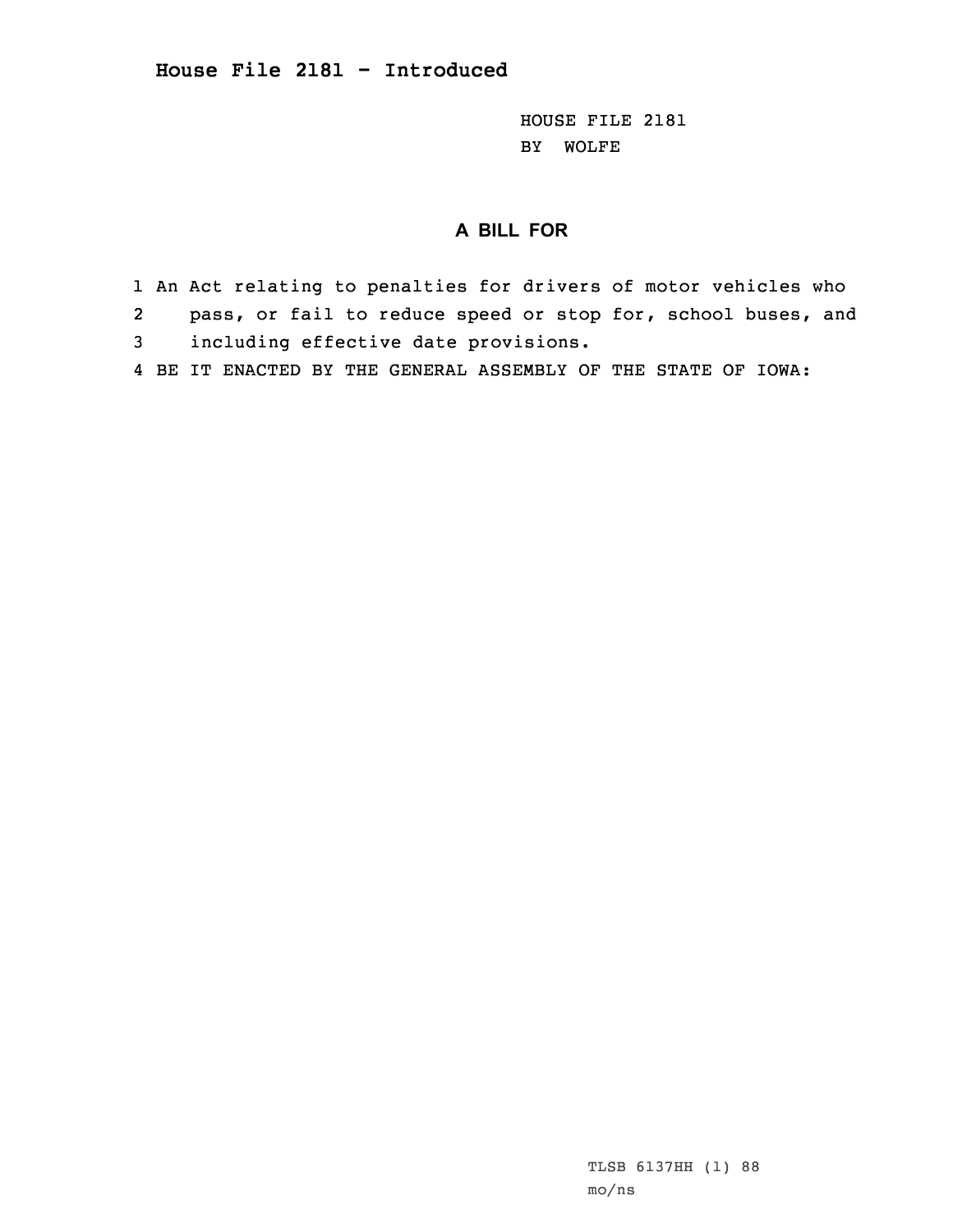1 Section 1. Section 321.372, subsection 5, paragraph b, subparagraph (1), Code 2020, is amended to read as follows: (1) For <sup>a</sup> first offense under [subsection](https://www.legis.iowa.gov/docs/code/2020/321.372.pdf) 3, the person is guilty of <sup>a</sup> simple misdemeanor punishable by <sup>a</sup> fine of at least two hundred fifty dollars but not more than six hundred seventy-five dollars or by imprisonment for not more than thirty days, or by both. The department shall require the person to attend and successfully complete, at the person's own expense, <sup>a</sup> driver improvement program approved by the department in lieu of driver's license suspension for the offense pursuant to section 321.210.

12 Sec. 2. DRIVER IMPROVEMENT PROGRAM FOR A FIRST SCHOOL BUS SAFETY OFFENSE. Notwithstanding 2012 Iowa Acts, chapter 1015, section 5, subsection 2, by July 1, 2020, the department of transportation shall initiate rulemaking to amend 761 IAC 615.43 to require <sup>a</sup> person who is convicted of <sup>a</sup> first offense of section 321.372, subsection 3, to attend and successfully complete, at the person's own expense, <sup>a</sup> driver improvement program approved by the department in lieu of driver's license suspension, subject to all other provisions of 761 IAC 615.43. 21 Sec. 3. EFFECTIVE DATE. The following, being deemed of immediate importance, takes effect upon enactment: The section of this Act requiring the department of

24 transportation to initiate rulemaking.

25 EXPLANATION

26 **The inclusion of this explanation does not constitute agreement with** <sup>27</sup> **the explanation's substance by the members of the general assembly.**

 Under current law, the driver of <sup>a</sup> vehicle, when meeting <sup>a</sup> school bus with flashing amber warning lamps, is required to reduce the vehicle's speed to not more than <sup>20</sup> miles per hour, and to bring the vehicle to <sup>a</sup> complete stop when the school bus stops and the stop signal arm is extended. The vehicle must remain stopped until the stop signal arm is retracted, after which time the driver may proceed with due caution. The driver of <sup>a</sup> vehicle overtaking <sup>a</sup> school bus is prohibited from

-1-

LSB 6137HH (1) 88  $mo/ns$  1/2